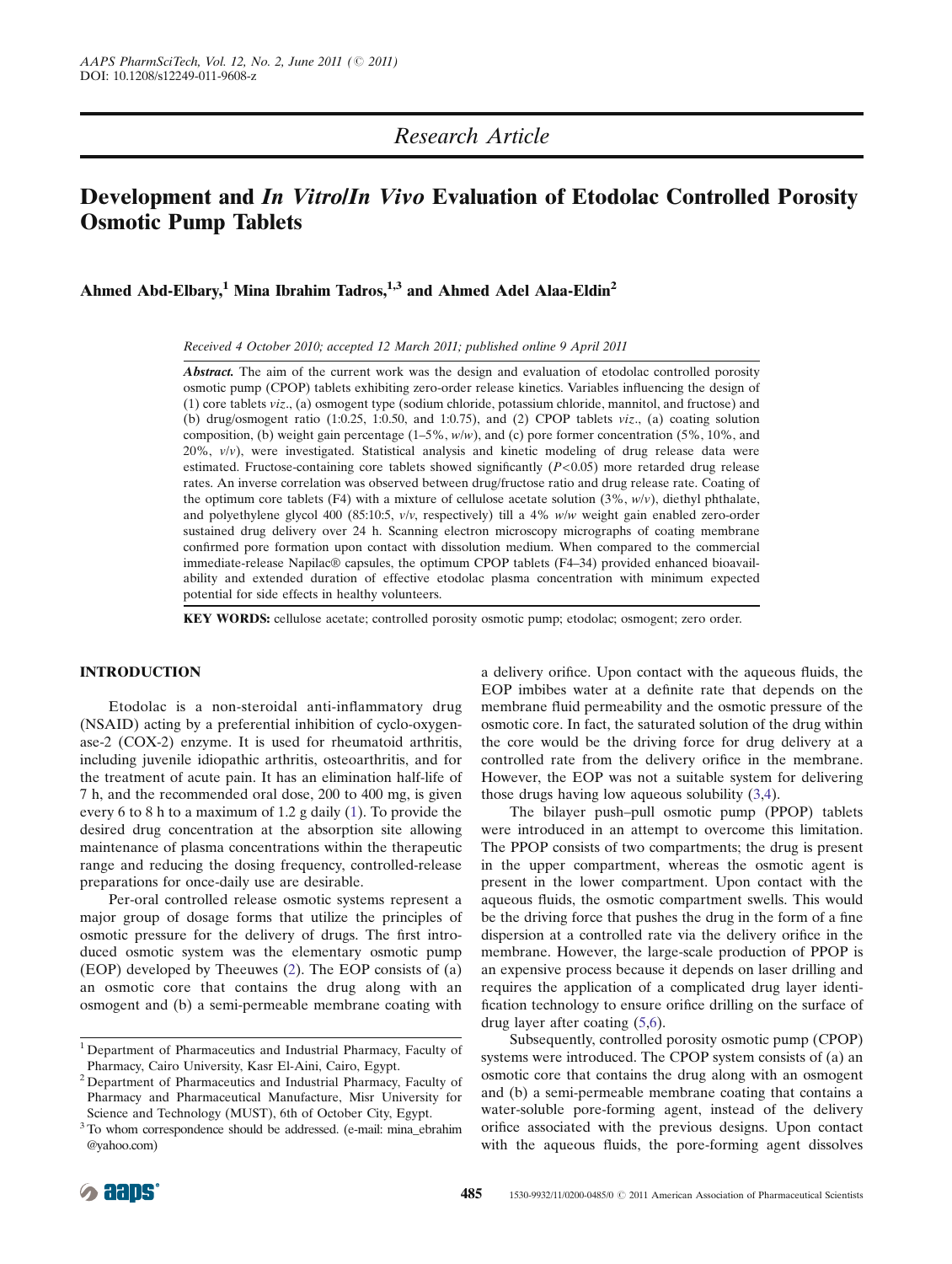resulting in an in situ formation of a microporous membrane that is substantially permeable to both water and dissolved solutes ([7](#page-9-0)–[9](#page-9-0)). It was reported that the rate of drug release from these systems depends on the thickness of the semipermeable membrane coating, the level of the pore-forming agent in coating, the drug solubility in the tablet core, and the osmotic pressure difference across membrane ([10\)](#page-9-0).

In the current work, the formulation variables influencing the design of etodolac core tablets were reported. Coating of the best achieved core formula (F4) with mixtures of (a) cellulose acetate (CA) solution (2%, 3%, and 4%,  $w/v$ ), (b) diethyl phthalate (DEP), and (c) polyethylene glycol 400 (PEG 400), in different ratios, was further investigated in an attempt to design CPOP tablets with zero-order drug release kinetics. Finally, the in vivo oral drug absorption from the best achieved CPOP tablet as well as the commercially available immediate-release Napilac® capsules (Global Napi Pharmaceuticals (GNP), 6th of October City, Egypt) was investigated in four healthy human volunteers.

## MATERIALS AND METHODS

#### **Materials**

Etodolac was kindly provided by GNP (6th of October City, Egypt). Potassium dihydrogen phosphate, disodium hydrogen phosphate, and fructose were provided by Merck (Darmstadt, Germany). Acetonitrile and phosphoric acid (HPLC grade) were purchased from Sigma Aldrich (St. Louis, MO, USA). Mannitol was from Blackburn Distributions LTD (Lancashire, England). Magnesium stearate was from CG Chemikalien (Laatzen, Germany). Microcrystalline cellulose (Avicel® PH101) was from FMC Corporation (Philadelphia, USA). Cellulose acetate was from Prolabo (Paris, France). Diethyl phthalate was from Veb Laborchemie (Apolda, Germany). Talc, potassium chloride, sodium chloride, and ethanol were from El-Nasr Pharmaceutical Chemicals Co. (Abu Zaabal, Egypt). Other chemicals (analytical grade) were used as received.

#### Preparation of Etodolac Core Tablets

Six core tablet formulae (F1–F6), each containing 200 mg etodolac, were prepared by direct compression using a single punch tablet press machine (Royal artist, Bombay, India) equipped with concave punches (10.0 mm). The respective powders, shown in Table I, including the drug (etodolac), an osmogent (fructose, mannitol, potassium chloride, or sodium chloride), and a filler (Avicel® PH101) were separately passed through sieve no. 20. The sieved powders were

mixed for 10 min using a pestle and mortar. Finally, the lubricants (magnesium stearate and talc) were added and gently mixed for another 3 min with the previously blended powders. Accurate weights of 400 mg of each mixture were pressed in the tablet press machine to produce the desired core tablets. The tablet hardness was kept constant in all batches at 10 kg/cm<sup>2</sup> using a Monsanto hardness tester (St. Louis, MO).

#### In Vitro Evaluation of the Prepared Core Tablets

## Physicochemical Characterization of the Tablets

Random tablets were selected from each batch (representing each formula) and were accurately weighed using an electronic balance (Sartorius GmbH, Gottingen, Germany). The thickness of the tablets was determined using a vernier caliper (For-bro Engineers, Mumbai, India). The results are expressed as mean values  $(\pm$  S.D.) of 20 and 10 tablets, respectively. According to BP specifications [\(11\)](#page-9-0), 16 tablets (representing a sample corresponding to as nearly as possible to 6.5 g) were dedusted and placed in the drum of a tablet friabilator (FAB-2, Logan Instruments Corp., NJ, USA) adjusted to rotate at a speed of 25 rpm. After 4 min, the tablets were removed, dedusted, and accurately weighed. The percent weight loss was determined relative to their original weight. The drug content uniformity within tablets was determined spectrophotometrically (1601-PC Double beam spectrometer, Shimadzu, Kyoto, Japan) at a wavelength of 278 nm. Briefly, ten tablets were randomly selected. Each tablet was crushed using a pestle and mortar. Subsequently, the powdered tablet was extracted in Sorensen's phosphate buffer (pH 7.4, 100 ml). The solution was filtered, and the drug content was determined after a suitable dilution with the same buffer. The results are expressed as mean values  $(\pm S$ . D.) of ten samples.

## Drug Release Studies

The drug release studies were performed in a USP Dissolution Tester Apparatus, type-I (VK 7000 Dissolution Testing Station, Vankel Industries, Inc., NJ, USA) at 37±0.5°C. The dissolution medium was Sorensen's phosphate buffer (pH 7.4, 900 ml) throughout the study period ([11](#page-9-0)). The investigated formulae and etodolac core tablets as well as the commercially available Napilac® 200 mg capsules (GNP, 6th of October City, Egypt) were placed within the baskets that rotated at a speed of 100 rpm [\(11\)](#page-9-0). At definite time intervals, aliquot samples (5 ml) from the dissolution medium were withdrawn and filtered through a cellulose acetate membrane

Table I. The Composition (milligrams) of the Investigated Etodolac Core Tablets

| Form. code     | Drug | Sodium chloride | Potassium chloride | Mannitol | Fructose | Avicel <sup>®</sup> PH101 | Talc | Mg stearate |
|----------------|------|-----------------|--------------------|----------|----------|---------------------------|------|-------------|
| F1             | 200  | 50              |                    |          |          | 142                       |      |             |
| F <sub>2</sub> | 200  |                 | 50                 |          |          | 142                       |      |             |
| F3             | 200  |                 |                    | 50       |          | 142                       |      |             |
| F <sub>4</sub> | 200  |                 |                    |          | 50       | 142                       |      |             |
| F5             | 200  |                 |                    |          | 100      | 92                        |      |             |
| F6             | 200  |                 |                    |          | 150      | 42                        |      |             |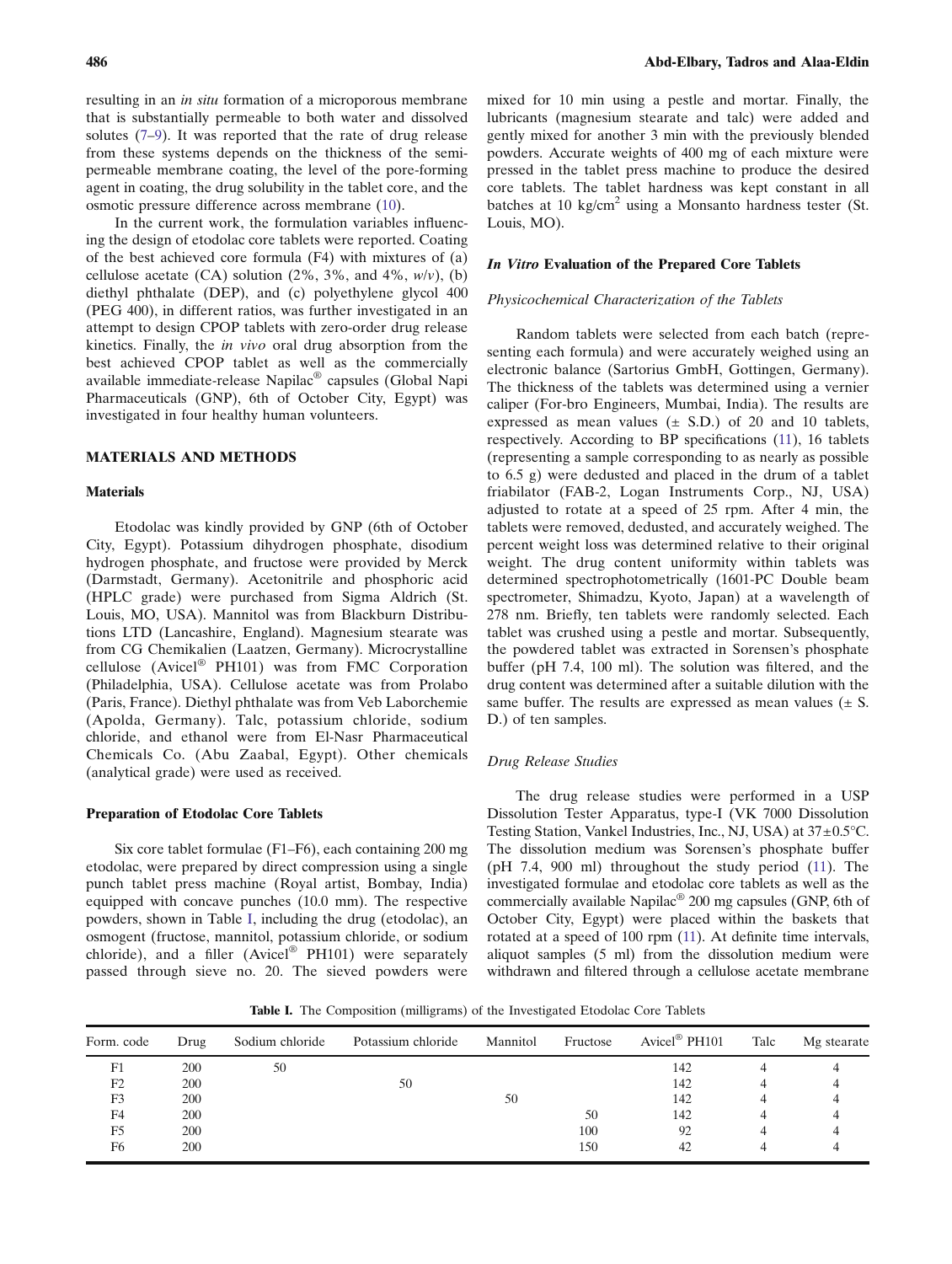#### Etodolac Controlled Porosity Osmotic Pump Tablets 487

 $(0.45 \mu m)$ . Replacement with an equal volume of fresh medium was done at each time of withdrawal. The drug content of each sample was determined as previously described. The time required for 50% drug release  $(t_{50\%})$  from each formula was calculated. The results are expressed as mean values  $(\pm S.D.)$  of three determinations. The data were statistically analyzed (SPSS 14.0, Chicago, USA) applying one-way ANOVA at P value <0.05. Post hoc multiple comparisons between formulae were performed using the least square difference test.

#### Kinetic Modeling of Dissolution Profiles

The dissolution profiles of the drug from all formulae in Sorensen's phosphate buffer (pH 7.4) were fitted to zeroorder, first-order, and Higuchi models ([12\)](#page-9-0). The model with the highest correlation coefficient was considered to be the best fitting one.

## Preparation of Etodolac CPOP Tablets

The best achieved core tablets (formula F4) were coated in a spray coating pan (Karishma Pharma Machines, Mumbai, India). The coating solutions were mixtures of CA solutions  $(2\%, 3\%, \text{ and } 4\%, w/v)$ , DEP, and PEG 400 in different ratios; 85:10:5, 80:10:10, and 70:10:20 (v/v), respectively. The composition of the investigated etodolac CPOP tablets is shown in Table II.

CA solutions were prepared in a 4:1 mixture of dichloromethane and methanol ([7](#page-9-0)). To study the influence of coating thickness on drug release, the average weight gain after coating was controlled at different levels (1–5% weight gain; [9\)](#page-9-0). Initially, the tablets were preheated by passing hot air through the tablet bed while the pan was rotating at a speed of 10 rpm. Following, the coating process started with a rotation speed of 30 rpm. The spray rate, the atomizing air

Table II. The Composition (%) of the Coating Solutions of the Investigated Etodolac CPOP Tablets

| Form. code | Coating solution<br>composition<br>(CA/DEP/PEG<br>400, $\%$ , $v/v$ ) | CA concentration<br>$(\%, w/v)$ | Weight gain<br>$(\%$ , $w/w)$ |
|------------|-----------------------------------------------------------------------|---------------------------------|-------------------------------|
| $F4-21$    | 85:10:5                                                               | 2 (Solution A2)                 | 1                             |
| $F4-22$    |                                                                       |                                 | 2                             |
| $F4 - 23$  |                                                                       |                                 | 3                             |
| $F4-24$    |                                                                       |                                 | 4                             |
| $F4-25$    |                                                                       |                                 | 5                             |
| $F4 - 31$  |                                                                       | 3 (Solution A3)                 | 1                             |
| $F4 - 32$  |                                                                       |                                 | 2                             |
| $F4-33$    |                                                                       |                                 | 3                             |
| $F4 - 34$  |                                                                       |                                 | $\overline{4}$                |
| $F4 - 35$  |                                                                       |                                 | 5                             |
| $F4-41$    |                                                                       | 4 (Solution A4)                 | 1                             |
| $F4-42$    |                                                                       |                                 | 2                             |
| $F4 - 43$  |                                                                       |                                 | 3                             |
| F4-44      |                                                                       |                                 | 4                             |
| $F4-45$    |                                                                       |                                 | 5                             |
| $F4 - 34a$ | 80:10:10                                                              | 3 (Solution B)                  | 4                             |
| $F4-34b$   | 70:10:20                                                              | 3 (Solution C)                  | 4                             |

CA cellulose acetate solution, DEP diethyl phthalate, PEG 400 polyethylene glycol 400

pressure, and the inlet air temperatures were 4–5 ml/min,  $2$  kg/cm<sup>2</sup>, and 50 $^{\circ}$ C, respectively. Coated tablets were dried overnight at 50°C to remove the residual solvent ([5,7\)](#page-9-0). The in vitro release studies of the coated tablets were conducted, in triplicate, for every 1% weight gain. The percentage of drug released after 1 h  $(Q_{1 h})$ , after 12 h  $(Q_{12 h})$ , and the time required for 50% drug release  $(t_{50\%})$  was determined. Statistical analysis of data and kinetic modeling of dissolution profiles were conducted as mentioned previously.

#### Scanning Electron Microscopy

Scanning electron microscopy (SEM) micrographs of the coating membrane of the formula (F4–34) were taken, before and after conducting the dissolution studies, in order to examine the effect of PEG 400 as a pore-forming agent. Briefly, a piece of the coating membrane was removed from the tablet core, fixed on an SEM sample holder with doublesided adhesive tape, and coated with a layer of gold (150 Aº) for 2 min using a sputter coater (Edwards S-150A, England). The sample was then examined using a scanning electron microscope (Jeol JSM T20, Tokyo, Japan).

## Pilot Pharmacokinetic Studies in Healthy Volunteers

#### Study Design

A non-blind, two-treatment, two-period, randomized, crossover study was carried out to compare the pharmacokinetics of etodolac following oral administration of single doses (200 mg) of the immediate-release Napilac® capsules (GNP, 6th of October City, Egypt), treatment A, and the best achieved CPOP tablets (formula F4–34), treatment B. The study protocol was approved by the research ethics committee for experimental and clinical studies at the Faculty of Pharmacy, Cairo University, Egypt. The protocol complies with the Code of Ethics of the World Medical Association (Declaration of Helsinki) for humans.

Four non-smoking male volunteers were invited to participate in the study after giving informed written consent describing the drug, the nature, and the importance of the study in advance. The volunteers ranged in height from 160 to180 cm (172 $\pm$ 8.64 cm), in weight from 70 to 85 kg (76 $\pm$ 6.68 kg), and in age from 25 to 33 years ( $28 \pm 3.83$  years).

Prior to the study, the volunteers were examined by expert physicians to investigate their medical history, conduct the necessary physical examinations, and perform complete hematological and biochemical laboratory analyses. The volunteers were prohibited from taking medicines for 1 week prior to the beginning of the study till its end.

On the study day, the assigned treatments were ingested with water (200 ml) on two phases: On phase I, two volunteers received treatment A (Reference) and the remainder received treatment B. The volunteers were fasted overnight; the food was allowed 4 h post-dosing. A washout period of 1 week separated the phases. On phase II, the reverse of randomization took place. Venous blood samples (5 ml) were collected into heparinized tubes, by an expert physician, at the following time points: 0 (pre-dose), 0.5, 1, 2, 3, 4, 6, 8, 12, and 24 h after administration of each treatment. The plasma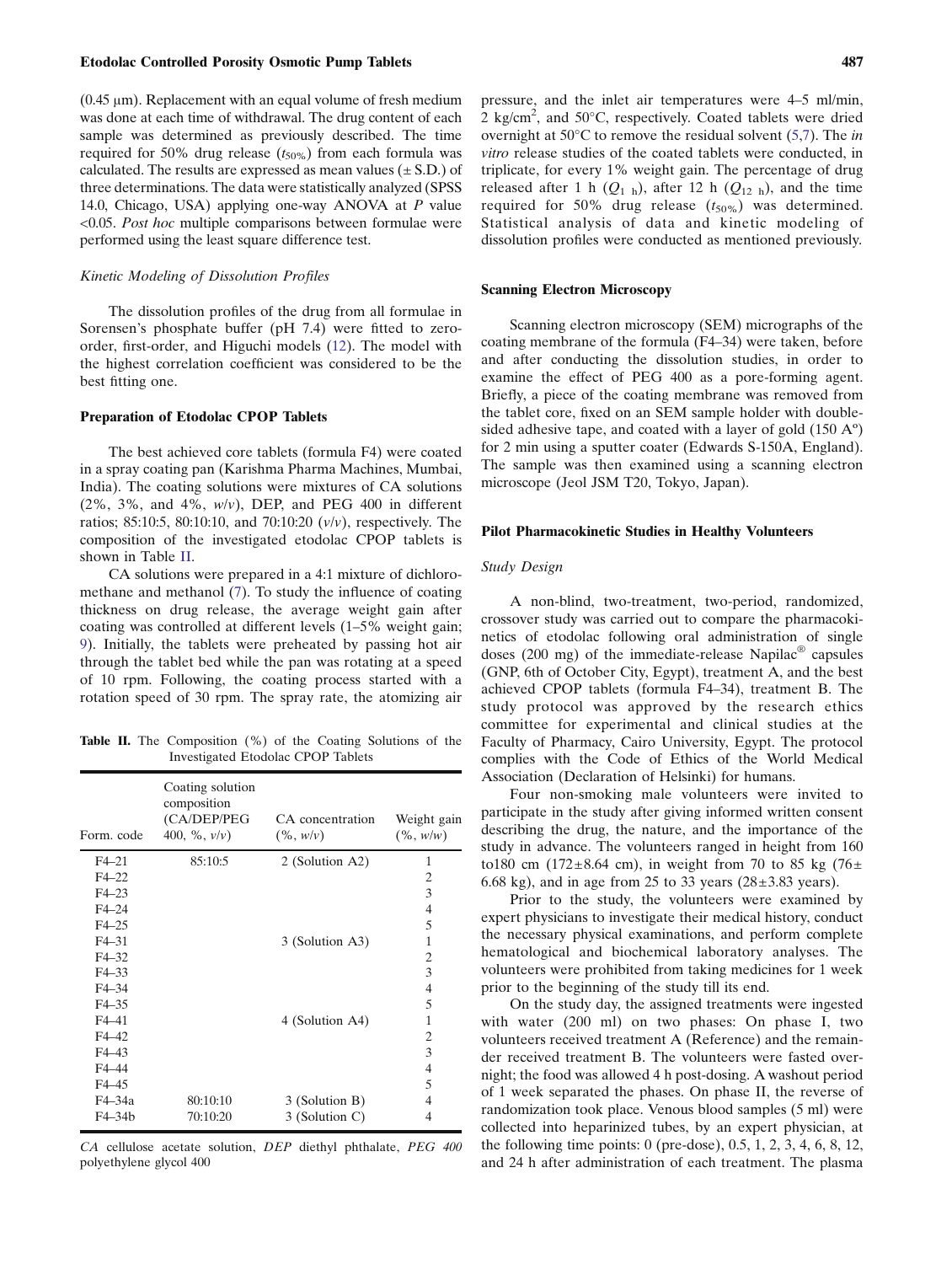was centrifuged, pipetted into glass tubes, and frozen at −20° C until analysis.

#### Chromatographic Conditions

Plasma concentrations of etodolac were determined using a previously described HPLC procedure [\(13](#page-9-0)) with slight modifications. The mobile phase consisted of a mixture of acetonitrile/water/phosphoric acid (500:500:0.25,  $v/v$ ) with UV detection at 274 nm. The flow rate was adjusted at 1.5 ml/min. Pioglitazone hydrochloride was used as an internal standard. Separation of the peaks was achieved on a reverse-phase micro-particulate Bondapack C18 HPLC column (25 cm× 4.6 mm) with a particle size of 10 μm (Waters Corp., Milford, MA, USA). Under the described conditions, the retention times of etodolac and pioglitazone hydrochloride peaks were 4.5 and 7.9 min, respectively.

## Standard Solutions

Blank plasma samples were spiked with etodolac (0.05– 20 μg/ml) and pioglitazone hydrochloride (5 μg/ml) standard solutions in methanol. Aliquots of spiked plasma samples (100 μl) were mixed with acetonitrile (200 μl) to precipitate plasma proteins. These mixtures were vortexed and then centrifuged. A volume of the supernatant  $(50 \mu l)$  was directly injected into the HPLC column. Peak areas of the drug and the internal standard were determined, in triplicate, using a C-R6A chromatopac Shimadzu integrator. A linear standard curve  $(R^2=0.997)$  was constructed by plotting the peak-area ratios of etodolac to pioglitazone hydrochloride against etodolac concentrations in plasma. The lower limit of quantification was 0.05 μg/ml.

#### Pharmacokinetic Analysis

A non-compartmental analysis using a special computer program, WinNonlin® (Ver. 1.5, Scientific consulting, Inc., Cary, NC, USA), was adopted to estimate the pharmacokinetic parameters of etodolac following oral administration of the two treatments by each volunteer. The individual plasma concentration–time curves were used to estimate the maximum drug concentration  $(C_{\text{max}}, \mu g/\text{ml})$ , the time to reach  $C_{\text{max}}$  ( $T_{\text{max}}$ , h), the mean residence time (MRT, h), and the elimination half-life  $(t_{50\%}, h)$ . The trapezoidal rule method was suggested to calculate the area under the curve from zero to 24 h ( $AUC_{(0-24)}$ , μg h/ml). On the other hand, the area under the curve from zero to infinity  $(AUC_{(0-\infty)},$ 

μg h/ml) was calculated using Eq. (1):

$$
AUC(0 - \infty) = AUC(0 - t) + C_t/K_e
$$
 (1)

Where,  $C_t$  is the drug plasma concentration observed at time t and  $K_e$  is the apparent elimination rate constant. The relative bioavailability (%) was determined using Eq. (2):

Relative bioavailabilty  $(\%)$ 

$$
= \frac{\text{AUC}(0 - \infty) \text{ of formula (F4 - 34)}}{\text{AUC}(0 - \infty) \text{ of Napilac capsules}} \times 100 \tag{2}
$$

#### Statistical Analysis

A two-way ANOVA was performed at P value  $\leq 0.05$ , as previously described, to investigate the statistical significance among treatments for the data derived from the pharmacokinetic parameters;  $C_{\text{max}}$ , MRT, and elimination  $t_{50\%}$ . The selection of the sample size  $(n,$  the number of volunteers) was based on economic considerations [\(14](#page-9-0)[,15](#page-10-0)).

## RESULTS AND DISCUSSION

### Physicochemical Characterization of Etodolac Core Tablets

The physicochemical properties of the investigated etodolac core tablets are shown in Table III. The thickness of all tablet batches was relatively small; ranging from  $1.90 \pm$  $0.08$  to  $2.08 \pm 0.07$  mm. An average thickness of 2 mm would improve patient compliance; some patients have problems with swallowing thick and large tablets. All the tablet formulae complied with the pharmacopoeial specifications for weight variation, friability, and drug content uniformity. The average weight of the tablets was in close approximation to the theoretical weight viz. 400 mg. Statistical analysis of data revealed no significant difference  $(P<0.05)$ . A coefficient of variation of less than 3% could indicate compliance with the USP 32 ([13\)](#page-9-0) requirements for weight variation tolerance. A good mechanical resistance would be expected for all formulae as a result of their low friability (<1%). Drug content uniformity results (ranging from  $95.81 \pm 0.66$  to 104.88  $\pm$ 0.77) could be an indication to the suitability of the utilized technique for powder mixing to prepare etodolac core tablets.

## The Influence of Osmogent Type on the Drug Release from Core Tablets

Figure [1](#page-4-0) shows the drug release profiles from the formulae F1–F4 as well as the commercially available

Table III. Physicochemical Properties of the Investigated Etodolac Core Tablets

| Form. code     | Tablet weight (mg) | Tablet thickness (mm) | Tablet friability (%) | Drug content $(\% )$ |
|----------------|--------------------|-----------------------|-----------------------|----------------------|
| F1             | $398.16 + 1.34$    | $1.95 + 0.04$         | $0.34 + 0.12$         | $96.27 + 0.65$       |
| F <sub>2</sub> | $396.12 + 1.27$    | $1.90 \pm 0.08$       | $0.31 \pm 0.18$       | $98.11 \pm 0.21$     |
| F3             | $408.31 + 1.20$    | $2.07 \pm 0.01$       | $0.51 \pm 0.14$       | $97.14 + 0.71$       |
| F4             | $398.30 \pm 3.00$  | $1.93 \pm 0.02$       | $0.29 \pm 0.10$       | $102.15 + 0.48$      |
| F5             | $394.13 + 2.12$    | $1.98 \pm 0.10$       | $0.36 + 0.17$         | $95.81 \pm 0.66$     |
| F <sub>6</sub> | $403.16 + 1.63$    | $2.08 + 0.07$         | $0.21 + 0.11$         | $104.88 \pm 0.77$    |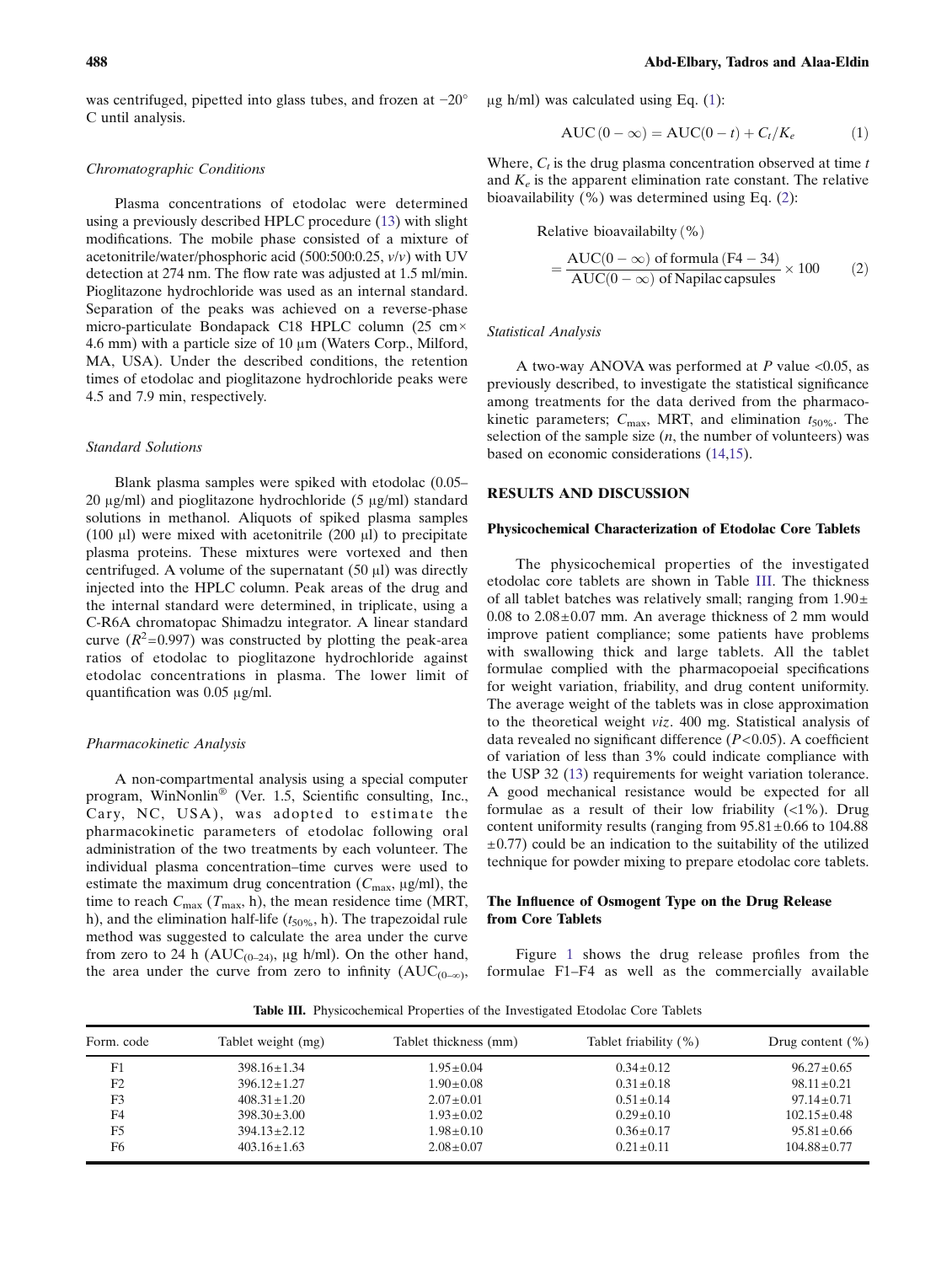<span id="page-4-0"></span>

Fig. 1. The influence of osmogent type on in vitro drug release from the formulae F1–F4 in Sorensen's phosphate buffer (pH 7.4) at  $37\pm$  $0.5^{\circ}$ C (mean ± S.D.,  $n=3$ )

Napilac<sup>®</sup> capsules. It is clear that  $98.32 \pm 2.48\%$  of the drug was released from Napilac<sup>®</sup> capsules within 1 h. On the other hand, the rate of drug release from the prepared core formulae (F1–F4) was dependent on the employed osmogent.

Four osmogents were investigated: sodium chloride, potassium chloride, mannitol, and fructose. The first two members are water-soluble salts of inorganic acid, while the latter ones belong to the carbohydrates group. Higher drug release rates  $(t_{50\%}=0.51, 1.34 \text{ h})$  was observed for those tablets containing potassium chloride (formula F2) and sodium chloride (formula F1), respectively. Significantly  $(P<$ 0.05) more prolonged drug release rates were observed with the formulae F3 and F4 ( $t_{50\%}$ =1.67 and 2.22 h, respectively). The highly ionic nature of sodium chloride and potassium chloride is suggested to increase the driving force required to push the drug out of the tablet [\(16](#page-10-0)). In a parallel line, the lower release rate for the tablets containing fructose and mannitol could be related to their much lower osmotic activity as a result of their non-ionic nature ([17\)](#page-10-0). As shown in Table IV, the drug release profiles could be best fitted with Higuchi diffusion model. Based on these results, formula F4, which provided more retardation of the drug release rate, was chosen for further studies.

## The Influence of Drug: Osmogent Ratio on the Drug Release from Core Tablets

Three drug-to-osmogent ratios (1:0.25, 1:0.50, and 1:0.75) were investigated (formulae F4, F5, and F6, respectively). As shown in Fig. [2,](#page-5-0) a direct correlation was observed between the amount of fructose and the drug release rate. Kinetic analysis of data revealed that  $t_{50\%}$  of formula F4 was significantly  $(P<0.05)$  decreased from 2.22 to 1.13 h upon increasing the drug/fructose ratio from 1:0.25 (formula F4) to 1:0.75 (formula F6). The osmotic pressure is a colligative property that depends on the number of discrete entities of solute present in the solution. Possibly, the higher amount of osmogent would lead to a greater osmotic pressure, the driving force to release the drug. For controlling the drug release from these systems, it is important to optimize the osmotic pressure gradient between the core compartment and

Table IV. Mathematical Modeling and Release Kinetics of Etodolac from the Investigated Core and CPOP Tablets

| Form. code     | Zero-order plots<br>correlation coefficients $(R^2)$ | First-order plots correlation<br>coefficients $(R^2)$ | Higuchi's plots correlation<br>coefficients $(R^2)$ | The best fitting<br>model | $t_{50\%}$ (h) |
|----------------|------------------------------------------------------|-------------------------------------------------------|-----------------------------------------------------|---------------------------|----------------|
| F1             | 0.954                                                | 0.945                                                 | 0.991                                               | Higuchi diffusion         | 1.343          |
| F2             | 0.957                                                | 0.981                                                 | 0.986                                               |                           | 0.510          |
| F <sub>3</sub> | 0.896                                                | 0.952                                                 | 0.972                                               |                           | 1.671          |
| F4             | 0.956                                                | 0.939                                                 | 0.986                                               |                           | 2.228          |
| F <sub>5</sub> | 0.916                                                | 0.957                                                 | 0.981                                               |                           | 1.647          |
| F <sub>6</sub> | 0.883                                                | 0.873                                                 | 0.966                                               |                           | 1.101          |
| $F4-23$        | 0.991                                                | 0.993                                                 | 0.994                                               |                           | 2.740          |
| $F4-24$        | 0.919                                                | 0.968                                                 | 0.971                                               |                           | 2.951          |
| $F4-25$        | 0.942                                                | 0.980                                                 | 0.981                                               |                           | 3.872          |
| $F4 - 33$      | 0.914                                                | 0.989                                                 | 0.995                                               |                           | 8.289          |
| $F4 - 34$      | 0.990                                                | 0.894                                                 | 0.976                                               | Zero order                | 11.205         |
| $F4 - 35$      | 0.992                                                | 0.933                                                 | 0.972                                               |                           | 11.831         |
| $F4-43$        | 0.992                                                | 0.974                                                 | 0.970                                               |                           | 15.790         |
| F4-44          | 0.993                                                | 0.991                                                 | 0.966                                               |                           | 17.887         |
| $F4-45$        | 0.992                                                | 0.966                                                 | 0.895                                               |                           | 23.623         |
| F4-34a         | 0.957                                                | 0.994                                                 | 0.998                                               | Higuchi diffusion         | 5.220          |
| $F4-34b$       | 0.872                                                | 0.951                                                 | 0.961                                               |                           | 2.700          |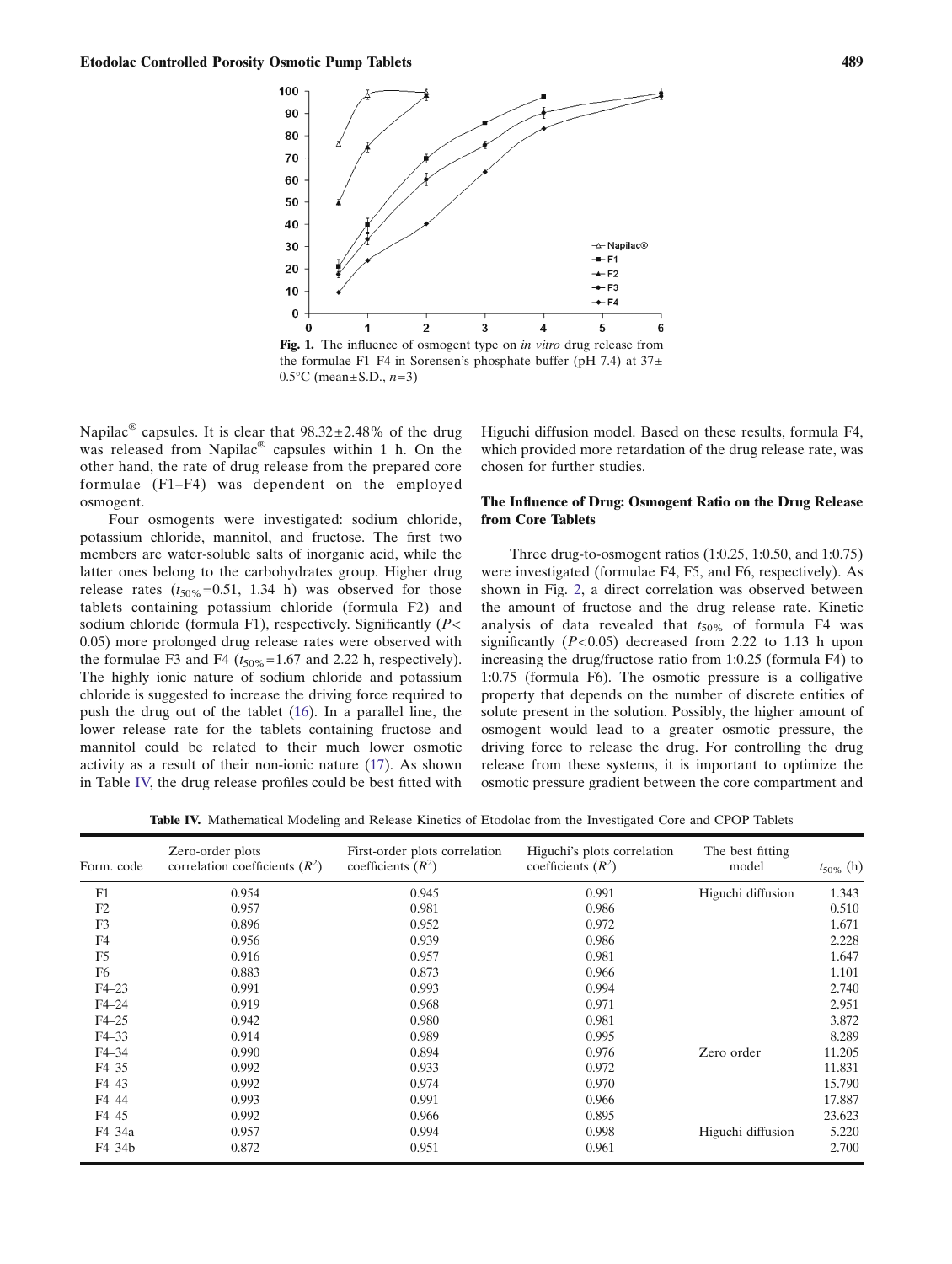<span id="page-5-0"></span>

Fig. 2. The influence of drug/fructose ratio on in vitro drug release from the formulae F4–F6 in Sorensen's phosphate buffer (pH 7.4) at  $37 \pm 0.5^{\circ}$ C (mean  $\pm$  S.D.,  $n=3$ )

the external environment [\(18](#page-10-0)). Therefore, formula F4 was chosen for further studies.

## CPOP Tablets Based on Formula F4

Several CPOP systems were engineered using fructosebased core formula (F4) that were subsequently coated with mixtures of CA, PEG 400, and DEP. CA is a well-known rate-controlling semi-permeable membrane that is permeable to aqueous fluids but impermeable to the components of the core [\(9\)](#page-9-0). The incorporation of DEP as a water-insoluble plasticizer and PEG as a leachable pore-forming material was suggested to lower the glass transition temperature, increase the polymer-chain mobility, enhance the flexibility, and affect the permeability of CA coating. During dissolution, water is imbibed by the core from the dissolution medium across membrane. Pores are formed in the membrane gradually following dissolution of PEG ([18\)](#page-10-0).

## The Influence of Weight Gain on the Drug Release from CPOP Tablets

To investigate the effect of weight gain  $(\% , w/w)$  on etodolac release from CPOP tablets, the cores were coated and the drug release studies were conducted for every 1% (w/

w) weight gain. When the tablets were coated till their weight was increased by 1% or 2%  $(w/w)$  only, the coats did not remain intact till the end of the dissolution study and eroded after a short period. The lack of resistance of these very thin coating layers could be related to their inability to tolerate the internal pressure exerted by the dissolution of fructose. On the other hand, the coats remained intact throughout the study period when the coating was continued beyond 2% (w/ w) weight gain. These firm coating membranes would be expected to resist the expected mechanical destructive forces, around 1.9 N, in GIT of humans ([19](#page-10-0)) and consequently maintain the integrity of osmotic pump tablets [\(20](#page-10-0)).

Figure 3 shows the drug release profiles from CPOP tablets coated with solution A2. It is clear that a burst drug release was observed with the formula (F4–23) where  $Q_{1 h}$ was 18.95%. This effect was less predominant when the weight gain was 5%, formula (F4–25), where  $Q_1$  h was 10.23% only. Unfortunately, these CPOP systems did not succeed to sustain the rate of drug release over 24 h where almost complete drug release was observed after 12 h only. As shown in Table [IV,](#page-4-0) the calculated  $t_{50\%}$  values were relatively small ranging from 2.740 (formula F4–23) to 3.872 h (F4–25). The higher value of the latter formula could be related to its higher weight gain percentage. Similar observations were reported by Kanagale et al. ([7](#page-9-0)) who



Fig. 3. The influence of weight gain  $(\%$ ,  $w/w$  on *in vitro* drug release from formula F4 and CPOP tablets coated with solution A2 in Sorensen's phosphate buffer (pH 7.4) at  $37 \pm 0.5^{\circ}$ C (mean $\pm$ S.D., n=3)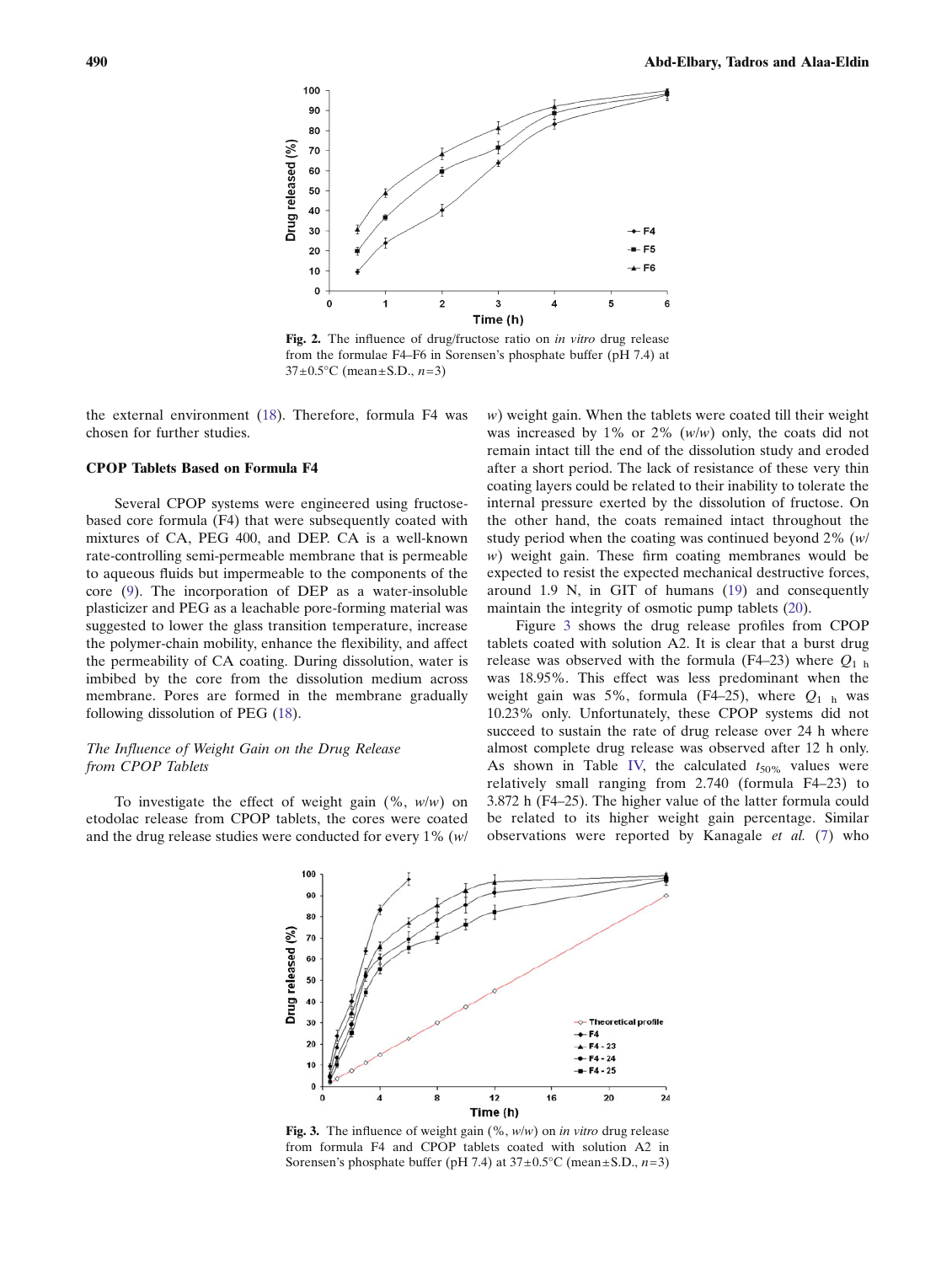<span id="page-6-0"></span>

Fig. 4. The influence of weight gain  $(\%$ ,  $w/w$  on *in vitro* drug release from formula F4 and CPOP tablets coated with solution A3 in Sorensen's phosphate buffer (pH 7.4) at  $37 \pm 0.5^{\circ}$ C (mean $\pm$ S.D., n=3)

concluded that release rate of oxybutynin from CPOP systems decreases with an increase in weight gain percentage of the membrane. Kinetic modeling of the drug release data revealed that all formulae followed Higuchi diffusion model. This suggests that drug diffusion through pores created by the dissolution of PEG 400 is the predominant pathway. In a parallel line, Bi et al. [\(20](#page-10-0)) concluded that the drug release from CPOP systems of theophylline is influenced by microenvironmental osmotic pressure created mainly by (a) the dissolution of osmotic agents after water imbibition across the coating membrane and (b) the diffusion through pores created by the dissolution of pore formers incorporated in the coating membrane.

CPOP tablets coated with solution A3 showed more prolonged retardation in the drug release rates than their corresponding formulae coated with solution A2 (Figs. [3](#page-5-0) and 4, respectively). Indeed, an inverse correlation could be established between the rate of drug release and the investigated CA solution concentration. In other words, increasing CA solution in the coating membrane would lead to an increase in the  $t_{50\%}$  values of the drug release profiles. For example, the  $t_{50\%}$  value was significantly ( $P<0.01$ ) increased from 3.872 h (formula F4–25) to 11.831 h (formula F4–35; Table [IV\)](#page-4-0). Possibly, the higher the concentration of CA in the coating solution, the higher the membrane resistance to water penetration, the more the reduction in the drug release rate. In a previous study, Shokri et al. ([17\)](#page-10-0) proved that thickening the SPM can decrease the rate of water penetration through the membrane resulting in a decrease in the drug release rate. It can be seen from Eq. (4) that release rate from osmotic system is inversely proportional to membrane thickness.

$$
\frac{dM}{dt} = \frac{A}{h} k \prod C
$$
 (4)

Where,  $dM/dt$  is drug delivery rate and A and h are the membrane area and thickness, respectively. C is the soluble fraction of the drug,  $\Pi$  is the osmotic pressure of the system, and  $k$  is the equation constant [\(17](#page-10-0)).

The best fitting kinetic model describing the drug release profiles from the formula (F4–33) was the Higuchi diffusion model. Interestingly, nearly constant drug release rates were observed with those formulae (F4–34) and (F4–35) coated with higher weight gain percentages. Kinetic modeling of drug release data revealed that the zero-order drug release kinetics were obeyed till the end of the study. This suggests that rate of water



Fig. 5. The influence of weight gain  $(\%$ ,  $w/w$  on *in vitro* drug release from formula F4 and CPOP tablets coated with solution A4 in Sorensen's phosphate buffer (pH 7.4) at  $37 \pm 0.5^{\circ}$ C (mean $\pm$ S.D., n=3)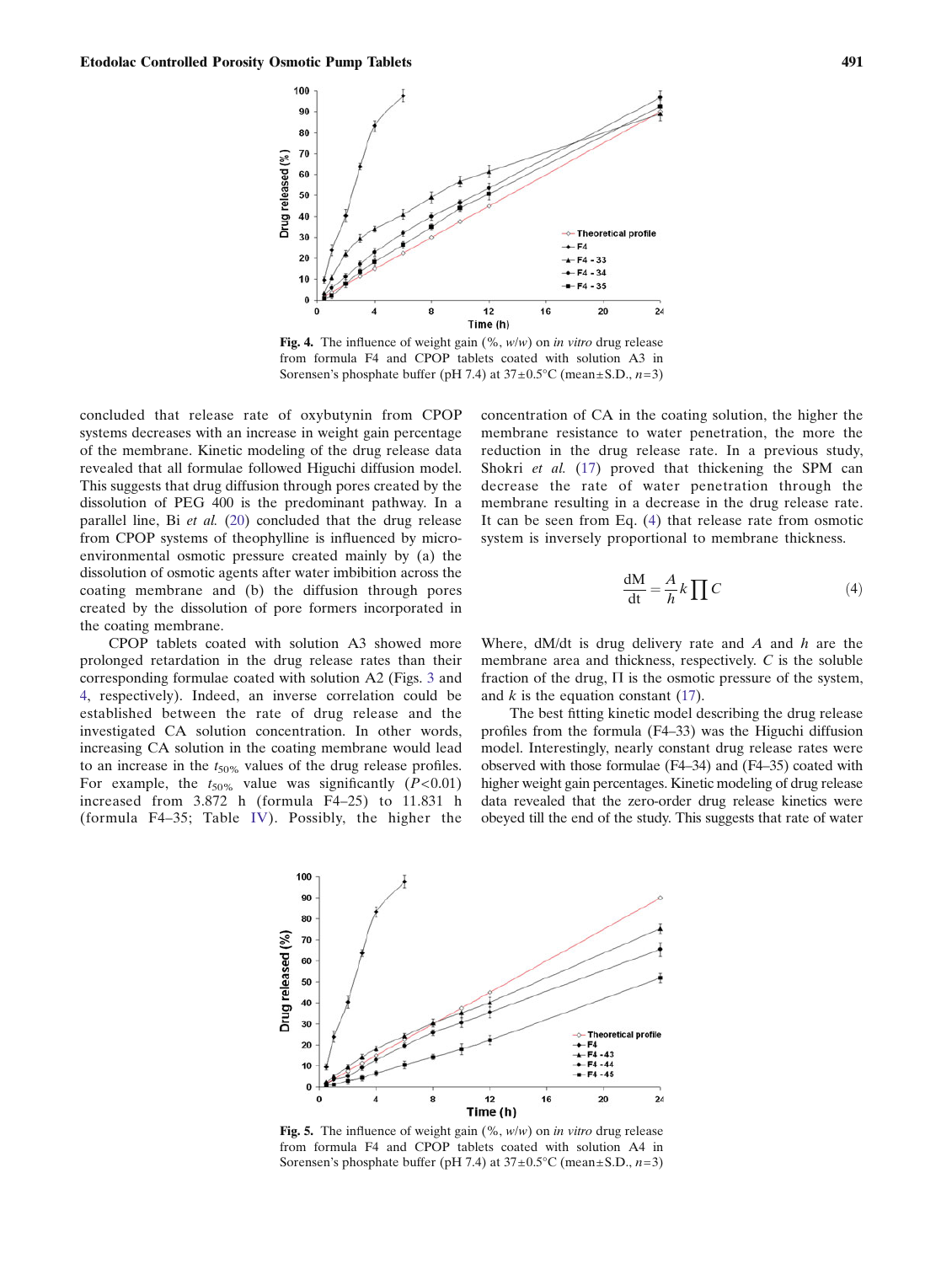<span id="page-7-0"></span>

Fig. 6. The influence of PEG 400 ratio on in vitro drug release from CPOP tablets in Sorensen's phosphate buffer (pH 7.4) at  $37 \pm 0.5^{\circ}$ C  $(mean \pm S.D., n=3)$ 

imbibition across the coating membrane was perfectly controlled so that a saturated solution of fructose in the tablet core was maintained. This would lead to a constant osmotic pressure gradient between the tablet core and the external environment throughout 24 h [\(21\)](#page-10-0). Post hoc multiple comparisons of data using LSD test revealed that no significant difference  $(P>0.05)$ could be observed between the  $t_{50\%}$  values (11.205 and 11.831 h) of the formulae (F4–34) and (F4–35), respectively.

Figure [5](#page-6-0) shows the drug release profiles from the CPOP tablets coated with solution A4. Significantly  $(P <$ 0.01) lower drug release rates were observed with the formulae coated with solution A4 than their corresponding formulae coated with solution A2 or A3. For example, the  $t_{50\%}$  value was significantly (P<0.01) increased from 11.831 (formula F4–35) to 23.623 h (formula F4–45). The  $Q_{12 h}$  of the formulae (F4–43), (F4–44), and (F4–45) were only 40.23%, 35.56%, and 22.23%, respectively. Nearly constant drug release rates were observed. However, incomplete drug release patterns were observed after 24 h. This could indicate the strong resistance of the coating membrane (solution A4) to water penetration. Kinetic modeling of data revealed that the zero-order release kinetics were followed throughout the study period.

For a commercialized osmotic pump tablet, the ideal drug release percentage was supposed to be 90% at 24 h [\(22](#page-10-0)). Liu and Che [\(23](#page-10-0)) described the ideal zero-order drug release profile with the following Eq. (5):

$$
F = 3.75 t \tag{5}
$$

Where,  $F$  is the cumulative drug released percentage and  $t$  is the release time.



Fig. 7. SEM micrographs of the coating membrane of formula  $(F4-34)$  taken before (a [ $\times$ 200] and b [ $\times$ 1,800]) and after (c [ $\times$ 200] and d [ $\times$ 1,800]) dissolution studies for 24 h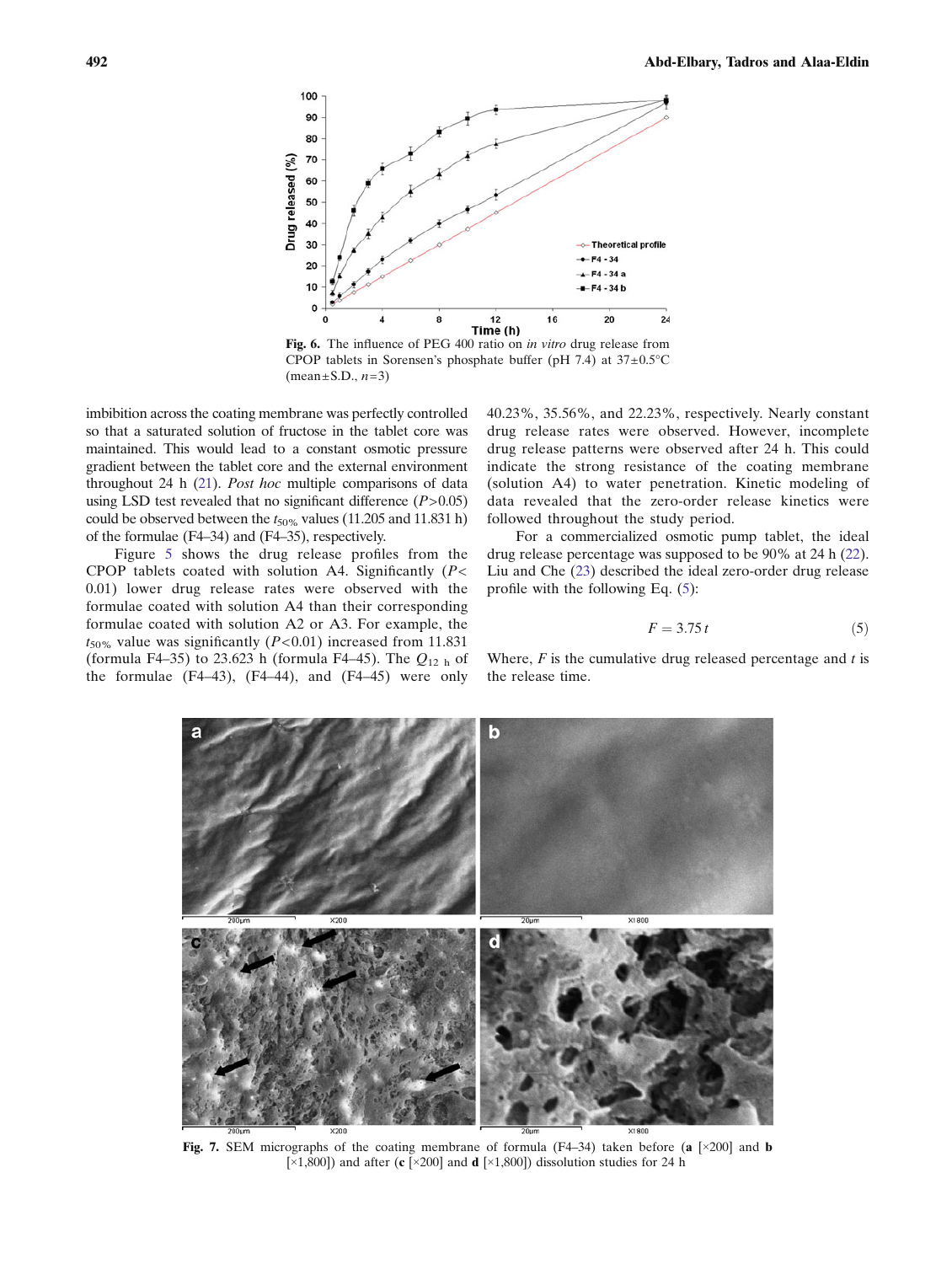<span id="page-8-0"></span>

| Commercial Immediate-Release Napilac® Capsules to Four Healthy Human Volunteers Under the Fasted Condition (mean±S.D.) |
|------------------------------------------------------------------------------------------------------------------------|
|                                                                                                                        |

| Formulae                                       | $C_{\text{max}}$ (µg/ml)              | $T_{\rm max}^{\rm a}$ (h) | MRT(h)                              | $K_e(h^{-1})$                      | $t_{50\%}$ (h)                      | $AUC_{(0-24)} (\mu g h/ml)$            | $AUC_{(0-\infty)}$<br>$(\mu g \, h/ml)$ |
|------------------------------------------------|---------------------------------------|---------------------------|-------------------------------------|------------------------------------|-------------------------------------|----------------------------------------|-----------------------------------------|
| Napilac <sup>®</sup> capsules<br>Formula F4–34 | $15.940 \pm 2.902$<br>$6.408 + 2.250$ |                           | $6.623 + 0.370$<br>$12.124 + 0.533$ | $0.095 + 0.023$<br>$0.029 + 0.004$ | $7.627 + 1.733$<br>$23.924 + 2.668$ | $83.978 + 12.551$<br>$77.220 + 11.979$ | $92.083 + 13.981$<br>$169.840 + 19.213$ |
|                                                |                                       |                           |                                     |                                    |                                     |                                        |                                         |

 $a$  Median

As shown in Fig. [4,](#page-6-0) the drug release profiles of the ideal zero-order system and the CPOP system (F4–34) were comparable; kinetic treatment of data of the latter revealed that zero-order kinetics  $(R^2=0.99)$  were prevailing. The drug released percentages of the CPOP system after 3, 6, 12, and 24 h were significantly  $(P<0.05)$  higher than their corresponding percentages of the ideal zero-order system. The mean cumulative drug released percentage, at any time, could be estimated by multiplying the time with 4.25, instead of 3.75.

To recapitalize, the formula (F4–34) could be considered as a promising CPOP system that succeeded in delivering 94.84% of the drug over 24 h with zero-order drug release kinetics.

## The Influence of Pore-Forming Agent Ratio on the Drug Release Profiles

To study the influence of the pore-forming agent ratio on the drug release profiles from the formulae coated using 3% CA solutions  $(w/v)$  till 4% weight gain $(w/w)$ , three different PEG 400 ratios; 5% (formula F4–34), 10% (formula F4–34a), and 20% (formula F4–34b), v/v, were investigated (Fig. [6](#page-7-0)). It is clearly evident that the level of PEG 400 had a direct effect on the drug release rate; the higher the pore-forming agent concentration, the faster the drug release rate. The  $t_{50\%}$  was significantly  $(P<0.05)$  decreased from 11.205 (formula F4–34) to 2.700 h (formula F4–34b). Similar results were reported by Lu et al.  $(24)$  $(24)$  and Liu and Xu  $(5)$ . This behavior could be related to the hydrophilic nature of PEG 400. After coming into contact with the aqueous environment, the higher PEG 400 levels would leach out the membrane easily, resulting in more porous structures and faster drug release rates. Kinetic modeling of data revealed that the drug release profiles of formulae (F4–34a) and (F4–34b) containing higher PEG 400 levels followed Higuchi diffusion model (Table [IV](#page-4-0)).

## SEM Micrographs

Figure [7](#page-7-0) compares SEM micrographs of the coating membrane of the formula (F4–34) before and after the dissolution studies. Before contact with the dissolution medium, SEM micrographs (×200) revealed that the membrane has a rough and corrugated surface (Fig. [7a](#page-7-0)). No pores were observed, even after examination under higher magnification  $(x1,800;$  Fig. [7b\)](#page-7-0). At the end of the dissolution studies, SEM micrographs (×200) revealed that the membrane became porous (Fig. [7c](#page-7-0)), possibly, due to the dissolution of PEG 400, a pore-forming agent, upon contact of the tablet with the dissolution medium. Similar observations were reported by Okimoto et al. ([25\)](#page-10-0) who concluded that the surface of CA membrane became more porous, as confirmed by SEM micrographs, by the addition of micronized lactose acting as a pore former.

Based on these observations, it could be suggested that release of the drug from CPOP tablets passes through the following steps: (a) dissolution of PEG 400 upon contact with the dissolution medium, (b) penetration of the tablet by the dissolution medium through the formed pores, (c) dissolution of the drug particles within the tablet, and (d) release of the drug through the pores. Appearance of traces of drug particles, indicated by arrows, on the surface of the coating membrane following dissolution studies (Fig. [7c](#page-7-0)) and its absence in the micrographs taken before dissolution studies (Fig. [7a](#page-7-0)) could be a possible evidence of this suggestion.



Fig. 8. Plasma concentration–time profiles of etodolac following oral administration of formula F4–34 and Napilac® capsules to four healthy human volunteers under the fasted condition (mean±S.D.). The dashed line represents minimum effective concentration (MEC)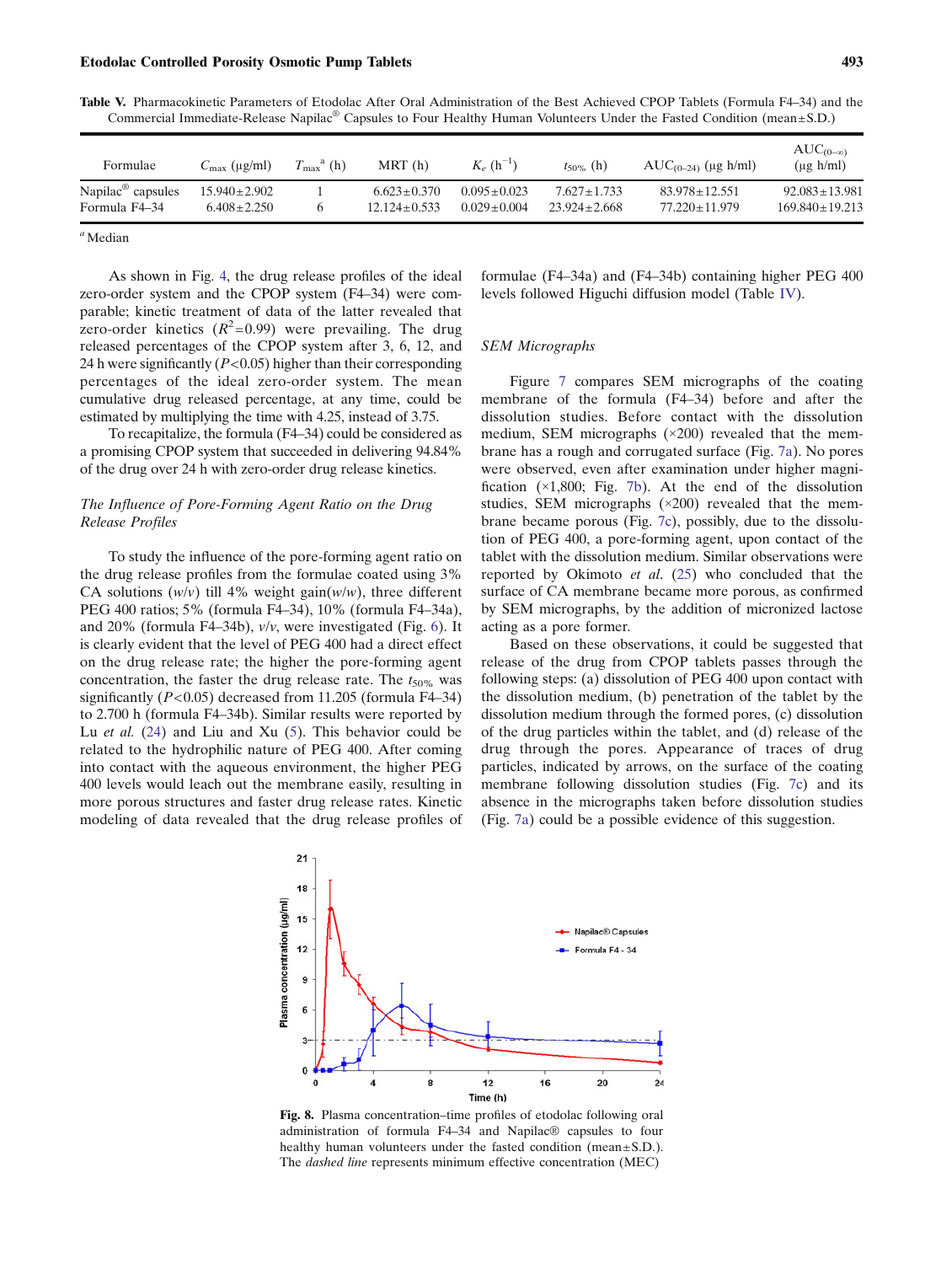<span id="page-9-0"></span>Examination of the coating membrane after dissolution studies under higher magnification (×1,800) was necessary to investigate the porous nature of the membrane. As shown in (Fig. [7d\)](#page-7-0), the pores are characterized by two aspects, (a) surface pores that are formed from a series of open semi-ellipsoids or hemispheres and (b) inter-connecting channels that are formed from open surface pores that continued into the deeper layers.

#### In Vivo Absorption Studies

The in vitro release studies revealed that 98.32% of the drug was released from Napilac® capsules within 1 h. On the other hand, the rate of drug release could be efficiently extended for 24 h upon incorporation in CPOP tablets (formula F4–34). The pharmacokinetic parameters of etodolac following oral administration of the immediaterelease Napilac® capsules as well as the sustained release CPOP tablets (formula F4–34) were evaluated in healthy human volunteers under the fasted condition (Table [V](#page-8-0)) in an attempt to (a) investigate the in vivo success of the developed CPOP tablets in controlling the rate of drug release and (b) estimate the relative bioavailability percentage.

The drug plasma concentration–time profiles following oral administration of Napilac® capsules and CPOP tablets are depicted in Fig. [8.](#page-8-0) It is clear that the former formula showed higher mean  $C_{\text{max}}$  (15.940 μg/ml) than the latter (6.408 μg/ml). This difference was proved to be statistically significant at  $P < 0.001$ .

The estimation of other pharmacokinetic parameters  $(T_{\text{max}}, \text{ MRT}, \text{ and } t_{50\%})$  led to a conclusion that the latter formula successfully sustained the oral absorption of etodolac. This was manifested in (a) the delay in the median  $T_{\text{max}}$ from 1 to 6 h, respectively, (b) the prolongation of MRT from 6.623 to 12.124 h, respectively, and (c) the prolongation of the mean elimination half-life of the drug from 7.627 to 23.92 h, respectively. These differences were proved to be statistically significant at  $P < 0.001$ .

The relative bioavailability, judged from the  $AUC_{(0-24)}$ , was found to be 91.95%. On the other hand, the relative bioavailability, judged from the AUC<sub>(0−∞)</sub>, was found to be 184.422%. Similar findings were reported by Hu et al. [\(26](#page-10-0)) who found that relative bioavailability of the developed sustained release metformin hydrochloride pellets to the commercial immediate-release tablets was 165%. It was suggested that the sustained drug release pattern from the designed pellets would result in a prolonged drug input into the main absorption sites, located in the small intestine, in a manner that does not exceed their absorption ability and consequently results in enhanced bioavailability.

Etodolac is a preferential inhibitor of COX-2 enzyme, and consequently, it may produce less gastric toxicity than the non-selective NSAIDs such as naproxen. However, the intensity of the associated side effects like agranulocytosis, CNS disturbances, hepatotoxicity, and nephrotoxicity could be strongly related to the drug plasma level (1). The minimum effective plasma concentration of etodolac following oral administration, as reported by Shiro et al. [\(27](#page-10-0)), was 3.0 μg/ml. As shown in Fig. [8,](#page-8-0) following a lag time period of approximately 0.5 h, an effective etodolac plasma level was maintained for 9 h following oral administration of Napilac® capsules. On the other hand, the administration of formula

F4–34 resulted in a significantly  $(P<0.01)$  longer lag time period, approximately 3 h. However, the drug plasma levels were maintained at a therapeutic level for a much longer period of up to 18 h. This might be expected to reduce the intensity of the previously mentioned side effects commonly associated with the immediate-release preparations of etodolac.

#### CONCLUSIONS

In vitro delivery of more than 90% of etodolac over 24 h with nearly constant zero-order release kinetics was successfully achieved by optimization of the variables influencing the design of controlled porosity osmotic pump tablets of the drug. The rate of drug release from CPOP tablets could be tailored by controlling the osmotic pressure of the core tablet (osmogent type and drug/osmogent ratio), the composition of the coating solution, the membrane weight gain percentages, and the concentration of pore-forming agent. SEM micrographs confirmed the formation of pores in the coating membranes after coming into contact with the dissolution medium. When compared to the immediate-release Napilac<sup>®</sup> capsules, the best achieved CPOP tablets (formula F4–34) provided enhanced bioavailability and extended duration of effective etodolac plasma concentration with minimum expected potential for side effects. A more comprehensive pharmacokinetic study should be conducted, in the future, to confirm the obtained results.

## **REFERENCES**

- 1. Sweetman SC. Martindale: the complete drug reference, 34th ed. London: The Pharmaceutical Press; 2005. Electronic version.
- 2. Theeuwes F. Elementary osmotic pump. J Pharm Sci. 1975;64:1987–91.
- 3. Sinchaipanid N, Pongwai S, Limsuwan P, Mitrevej A. Design of salbutamol EOP tablets from pharmacokinetics parameters. Pharm Dev Technol. 2003;8(2):135–42.
- 4. Theeuwes F, Wong DP, Bonsen P, Place V, Heimlich K, Kwan KC. Elementary osmotic pump for indomethacin. J Pharm Sci. 1983;72 (3):253–8.
- 5. Liu L, Xu X. Preparation of bilayer-core osmotic pump tablet by coating the indented core tablet. Int J Pharm. 2008;352:225–30.
- 6. Wakode R, Bhanushali R, Bajaj A. Development and evaluation of push–pull based osmotic delivery system for pramipexole. PDA J Pharm Sci Technol. 2008;62(1):22–31.
- 7. Kanagale P, Lohray BB, Misra A, Davadra D, Kini R. Formulation and optimization of porous osmotic pump-based controlled release system of oxybutynin. AAPS PharmSciTech. 2007;8(3):53.
- 8. Okimoto K, Tokunaga Y, Ibuki R, Irie T, Uekama K, Rajewski RA, et al. Applicability of  $(SBE)_{7m}$ -ß-CD in controlled-porosity osmotic pump tablets (OPTs). Int J Pharm. 2004;286:81–8.
- 9. Makhija SN, Vavia PR. Controlled porosity osmotic pump-based controlled release systems of pseudoephedrine. I. Cellulose acetate as a semipermeable membrane. J Control Release. 2003;89:5–18.
- 10. Zentner GM, Rork GS, Himmelstein KJ. The controlled porosity osmotic pump. Ibid. 1985;1(4):269–82.
- 11. British Pharmacopoeia. British Pharmacopoeia Commission, HMSO, London. 2007. Electronic version.
- 12. Higuchi T. Mechanism of sustained action medication. J Pharm Sci. 1963;52:1145–9.
- 13. United States Pharmacopeia 32 & National Formulary 27. United States Pharmacopeial Convention, Inc., Rockville. 2009.
- 14. Shoukri RA, Ahmed IS, Shamma RN. In vitro and in vivo evaluation of nimesulide lyophilized orally disintegrating tablets. Eur J Pharm Biopharm. 2009;73:162–71.